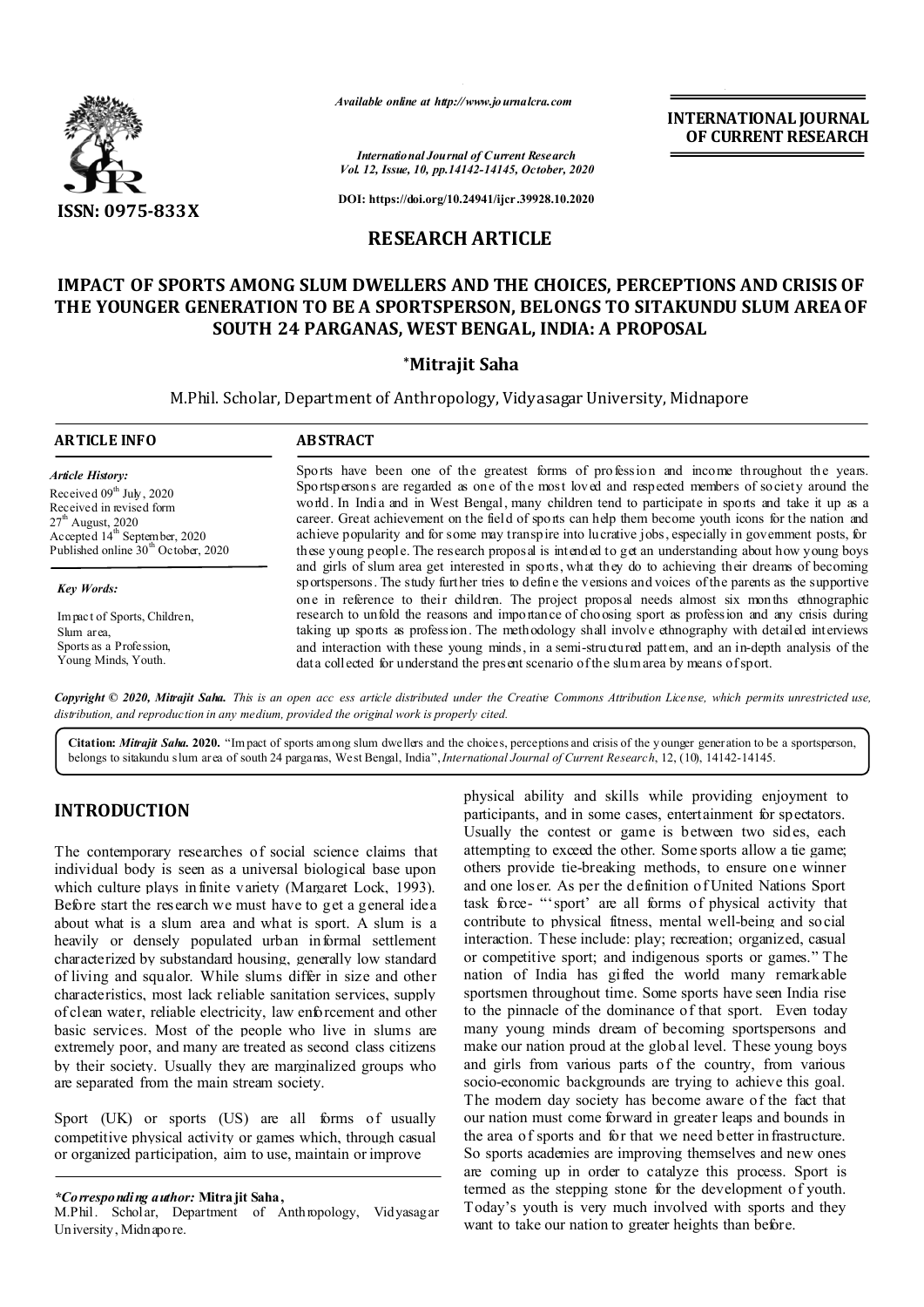Now a days in slum areas of different regions gifted many talented sports persons to our nation. The children of the slums are very much passionate about sports and taking it as their profession.

**Literature review:** A literature review discusses published information in a particular subject area, and sometimes information in a particular subject area within a certain time period. I have found a lot of works, articles, papers, journals, books and also magazine on sports, slum areas, sports developments etc which were done by researchers, scholars, journalists, sociologists, anthropologists, novelist and other peoples.

Journal of Sport for Development helps me to understand the recent developmental works on sports. Sport and Development is the article which I found from the Journal of Sport & Social Issues, here the importance and impact of sports are described briefly. Research articles of Global Sports Development describes about the global steps on developing the sports. It gives the basic knowledge about the development of world sports. International Journal of Sport Management and Marketing mention all the new infrastructures and buildings and sports complexes are building up for sports. Sports Development: Policy, Process and Practice by Peter Bramham , Kevin Hylton is the most easily available book which describes all the developing aspects of sports and the crisis faces by economically backward peoples for taking up sports as profession.

Richard A. Berlin, Aaron Dworkin, Ned Eames, ArnMenconi, Daniel F. Perkins in the the journal o f "semantics scholar" describe major development sports programme for youth RA Berlin, A Dworkin, N Ames, A Menconi, DF Perkins in NCBI journal published their paper on sports-based youth development programs where we found examples of sports-based youth development programs and offer information about program mission and vision, program design and content, evaluation results, and program sustainability. The book "Sports identity and ethnicity" and the research paper " Sports and Identity" written by anthropologist Jeremy MacClancy. Here he gives a detailed description on how sports became the identity of a person and how sports help a person to upgrade his or her status in society. I have also found different works related with my topic the sources of these works I have mentioned in the reference part of this proposal.

## **Objectives**

**The present research seeks to explore the following objectives**

- To get the detailed understanding how the children o f the slum area get interested in sports
- To find out what made these children to decide on taking up sports as profession rather than any other profession
- To know their perception for choosing sports as their career, like which incidents or from which persons they get inspired.
- To know their perceptions about sports, are they really taking sports as their profession by heart or by som e external factors and forces
- To know the benefits and how the sport help them to improve better health, wealth and mind
- To find out the impact of sports among the younger generations and also their parents
- To find-out whether they faces any crisis during taking up sports as profession

**The area of study:** The research will held at Sitakundu area, near Baruipuratghara high school, under madarat grampanchayet area. The area belongs to the district of South24parganas in West Bengal. For authenticate and proper in formation about the research topic different athletic sports clubs, sports associations, sports academies and sports training facilities in Baruipur, south 24 paraganas and around Kolkataare also under gone to the research study. Such as South 24 parganas district sports association, Sagar sangha athletic club, Durbar sports academy, Sports Authority of India (SAI: Eastern Zone Complex), Bengal Tennis Association (Salt Lake campus), Calcutta cricket coaching club, Garia Swimming Club, Calcutta Cricket and Football Club, Ramkrishna Mission Sports Academy (Youth Development Programme) and others. At least ten different sporting institutes and academies should be referred to, taking as much field participants, for my study, as I can. I shall be considering the teenagers who are aware of the situation and belongs to my research area which I'm emphasizing on.

# **METHODOLOGY**

The research will hopefully help to understand the impact of sports along with the choices, perceptions and crisis of the children ofslum areas from the socio-economic development perspective. The research is to be done on the grounds of ethnography along with detailed individual as well as group interview and interactions. The sampling will be non-random purposive sampling. By this wewill chooseonly the boys and girls age between 15years to 24years. The details study on their lifestyle, their likes and dislikes form a key to understanding these youths. The data collection techniques will based upon participant observations, semi-structured interviews, census and case study methods to get all the relevant data and also to understand the emic view point of the participant.. The collected data will analyses by using qualitative and quantitative data analyzing method, especially narrative data analysis method. The research will follow the mix method approach. After gathering all the data the different types of analysis will be written in a form ofreport for further reconsideration.

Hence the data collection is to be done in an exploratory manner. All such documentation shall take place in field notebooks, with the occasional usage of technology; audio and video recordings are also key instrument in the methodology. Analysis will be done by using Ms excel and SPSS software, and the outcome of the analysis and interpretationcan be shown in forms of presentations, like normal presentations, graphical presentations and statistical presentations.

**Relevance of the study:** This research area has been selected because there has been no recent works of importance on such particular issue. In the recent years, India is achieving a name for producing notable sportspersons.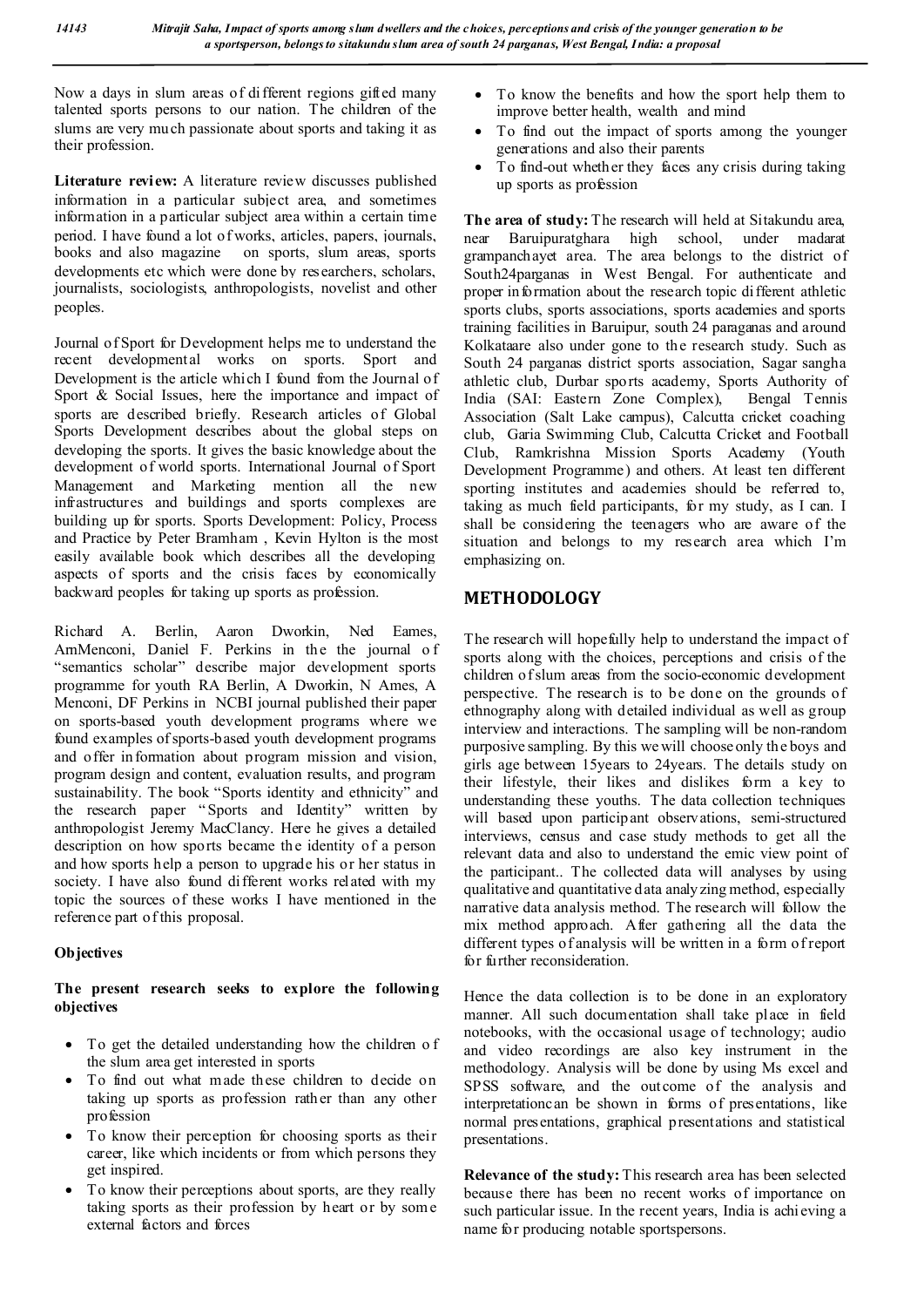#### **Time table**

| <b>TASKS</b>                                                | PLANS TO COMPLETE THE TASKS                            | <b>ESTIMATED TIME</b> |
|-------------------------------------------------------------|--------------------------------------------------------|-----------------------|
| Initiation into the beginning of the survey.                | Visiting the chosen field sites. Talking to the        | 2 weeks               |
|                                                             | coa ches, supervisors parents and teenage players.     |                       |
| Screening of the field participants as I require.           | Observation of the young sportsmen, with basic         | ∣ month               |
|                                                             | interactions in order to know them better and          |                       |
|                                                             | choose the individuals as require for the research.    |                       |
| Maintaining and enhancing rapport with the teenagers        | Observing various training sessions, and also taking   | month                 |
|                                                             | notes to Preparing questionnaires.                     |                       |
| Individualistic and group interviews of the teenagers along | Unraveling the positives and negatives of the daily    | 2 months              |
| with verbatims (the same with the coaches and parents, if   | life, these young players lead in order to reach their |                       |
| necessary).                                                 | goal.                                                  |                       |
| Group-interview of the family and relatives (if possible).  | Try ing to understand their viewpoint and gathering    | l month               |
|                                                             | their thoughts and opinions.                           |                       |
| Data shorting                                               | After taking up data it will short in to different     | 3 weeks               |
|                                                             | categories.                                            |                       |
| Data Transcription                                          | All the verbatim and other FGD's will transcript for   | 3 weeks               |
|                                                             | the final report                                       |                       |
| Analysis of the data, and data interpretation               | Verification of all the data gathered, final           | 1 <sub>m</sub> onth   |
|                                                             | interpretation of the data done. Conclusions and       |                       |
|                                                             | deductions made based on all the data collected.       |                       |
| Recording field experience and documenting the final report | Report will be written by above tasks                  | l month               |
|                                                             | TOTAL                                                  | 9 months              |

#### **Budget**

| <b>TASKS</b>          | PLANS TO COMPLETE THE TASKS                                                                                    | <b>ESTIMATEDEXPENDITURE</b> |
|-----------------------|----------------------------------------------------------------------------------------------------------------|-----------------------------|
| Tra vel               | By any local means of transport, as available.                                                                 | <b>Rs</b> 8000              |
| Logistic              | If needed to stay any hotels nearby the field                                                                  | Rs 12,000                   |
| Scholastic            | Procurement of stationery and other necessary<br>articles.                                                     | <b>Rs</b> 7000              |
| Refreshments          | Food, and other necessary arrangements.                                                                        | Rs 12,000                   |
| Technological Support | Access to various technological assets like the<br>internet, analysis software or new electronic<br>equipment. | Rs 25,000                   |
| Bibliological Support | Access to books, journals, articles, public libraries.                                                         | <b>Rs</b> 6000              |
| Miscellane ous        |                                                                                                                | Rs 10,000                   |
|                       | <b>TOTAL</b>                                                                                                   | <b>Rs80,000</b>             |

Globally sports have developed to a grand level and India must become a part ofthis revolution too. We can say that it has been overlooked to a great degree. Our nation has a great heritage in terms sports; and West Bengal is one of the highest donors of sporting talents. Sports is an essential part of our nation's future and the children of slum area try to develop themselves and also try to highlight the name of our state in national perspective. So we must keep an eye on it. Hence this project has another major relevance is to study the perceptions and crisis ofsocially and economically backward peoples of society those who lives in slums; Those people who are marginalized from our main stream society. This research will explain their struggle to become the part of main stream society or upper class society and the big dreams in their eyes for developing them by means ofsports.

**Time table:** The plan and schedule of my proposal work is given here with the tasks involved, the planning behind each task and the estimated time which it take me to complete. According to my assumption and calculation the research will take near about 9 months to complete.

### **REFERENCES**

- Peter Bramham , Kevin Hylton. 1989. Sports Development: Policy, Process and Practice. Bloomington: Indiana University Press.
- Banjo maso. The sweat of gods: the mousehold press, 2005.

www.unesco.org/new/en/social-and-human-

- sciences/themes/youth/youth-definition/ accessed on 25.04.2019 at 09:18 a.m.
- http://www.writing.eng.vt.edu/design/proposal\_template.doc accessed on 25.04.2019 at 10:20a.m.
- http://www.wisegeek.com accessed on 25.04.2019 at 09:28 p.m.
- http://www.wpi.edu/academics/Projects/basicsec.html accessed on 26.04.2019 at 07:11 a.m.
- http://www.pmhut.com/how-to-write-a-project-proposal accessed on 26.04.2019 at 08:10 a.m.
- http://www.brighthubpm.com/project-planning/60068-tipsand-example-for-a-project-proposal accessed on 26.04.2019 at 09:10a.m.
- http://www.writing.eng.vt.edu/design/proposal\_template.doc accessed on 25.04.2019 at 09:18 p.m.
- http://www.wisegeek.com accessed on 26.04.2019 at 09:18 p.m.
- http://www.wpi.edu/academics/Projects/basicsec.html accessed on 26.04.2019 at 09:55 p.m.
- http://www.pmhut.com/how-to-write-a-project-proposal accessed on 26.04.2019 at 10:08 p.m.
- http://www.brighthubpm.com/project-planning/60068-tipsand-example-for-a-project-proposal accessed on 27.04.2019 at 06:15 p.m.
- https://www.ncbi.nlm.nih.gov › NCBI › Literature › PubMed Central (PMC)accessed on 27.04.2019 at 06:40 p.m.
- https://www.researchgate.net/publication/241558007\_EURO PEAN\_FOOTBALL\_A\_SURVEY\_OF\_THE\_LITERAT UREaccessed on 27.04.2019 at 07:08 p.m.